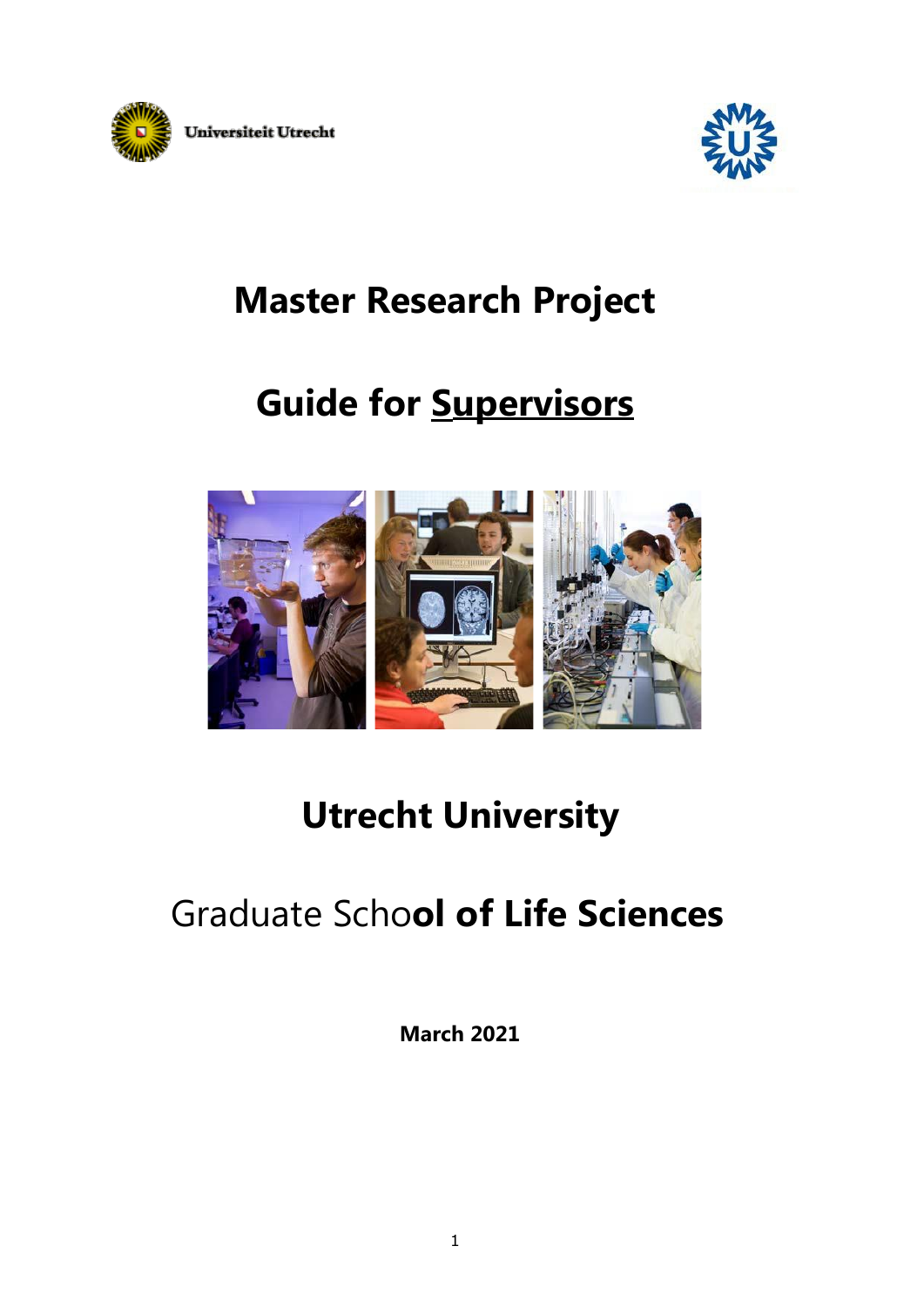**Editorial staff:** Utrecht University, Graduate School of Life Sciences **Editors:** Kirsten Boersma-van Nierop, MSc - Tania Morán Luengo, PhD - Spiros Pachis, PhD; 10th edition, March, 2021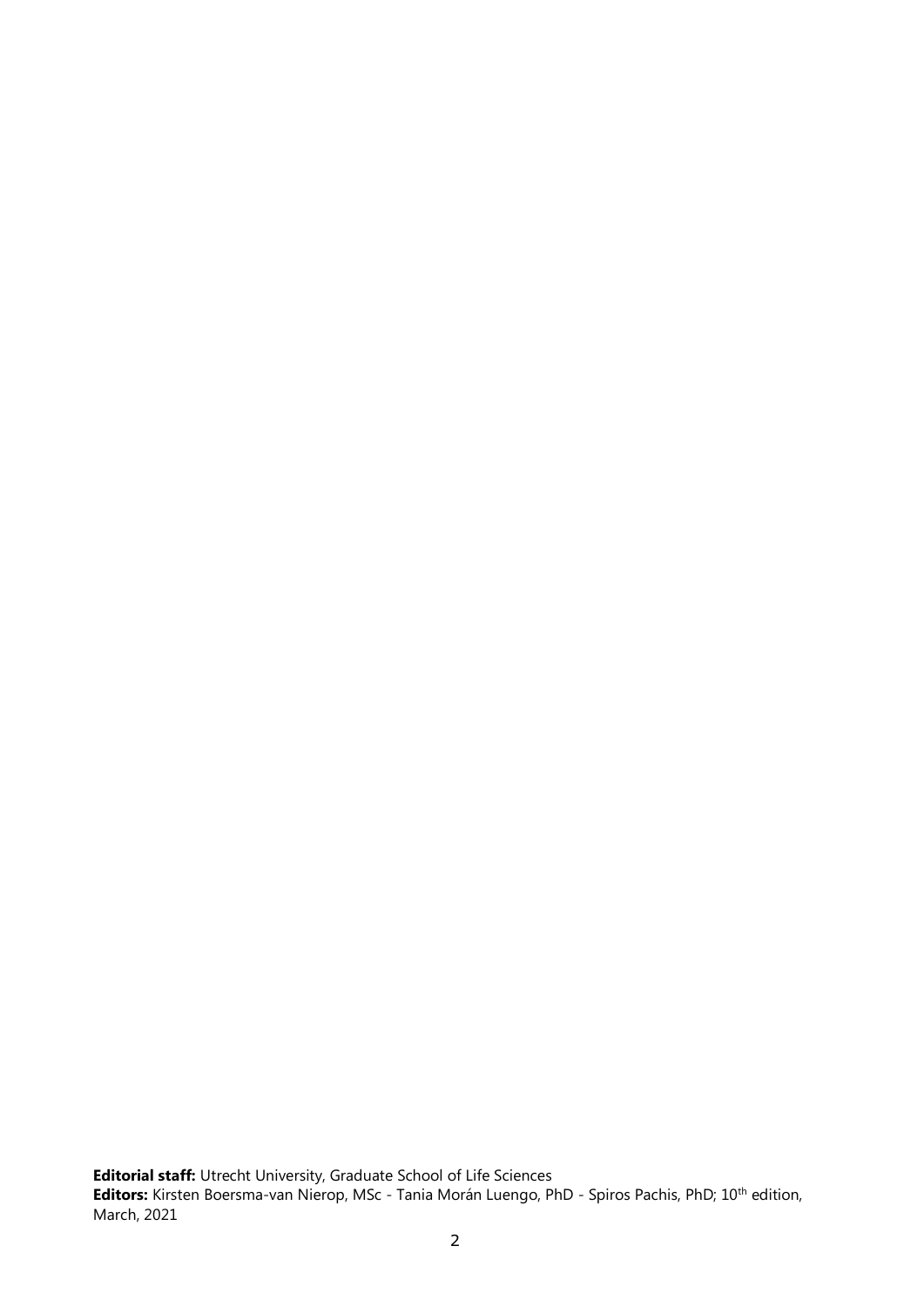# **Table of contents**

| 1.1<br>1.2<br>1.3<br>1.4<br>1.5<br>1.6<br>1.7<br>1.8<br>1.9<br>1.10<br>1.11<br>2.1<br>2.2<br>2.3<br>2.4<br>2.5<br>2.6<br>2.7<br>2.8<br>3.1<br>3.2<br>3.3<br>3.4<br>3.5<br>3.6<br>3.7<br>3.8 |  |  |  |  |
|---------------------------------------------------------------------------------------------------------------------------------------------------------------------------------------------|--|--|--|--|
|                                                                                                                                                                                             |  |  |  |  |
|                                                                                                                                                                                             |  |  |  |  |
|                                                                                                                                                                                             |  |  |  |  |
|                                                                                                                                                                                             |  |  |  |  |
|                                                                                                                                                                                             |  |  |  |  |
|                                                                                                                                                                                             |  |  |  |  |
|                                                                                                                                                                                             |  |  |  |  |
|                                                                                                                                                                                             |  |  |  |  |
|                                                                                                                                                                                             |  |  |  |  |
|                                                                                                                                                                                             |  |  |  |  |
|                                                                                                                                                                                             |  |  |  |  |
|                                                                                                                                                                                             |  |  |  |  |
|                                                                                                                                                                                             |  |  |  |  |
|                                                                                                                                                                                             |  |  |  |  |
|                                                                                                                                                                                             |  |  |  |  |
|                                                                                                                                                                                             |  |  |  |  |
|                                                                                                                                                                                             |  |  |  |  |
|                                                                                                                                                                                             |  |  |  |  |
|                                                                                                                                                                                             |  |  |  |  |
|                                                                                                                                                                                             |  |  |  |  |
|                                                                                                                                                                                             |  |  |  |  |
|                                                                                                                                                                                             |  |  |  |  |
|                                                                                                                                                                                             |  |  |  |  |
|                                                                                                                                                                                             |  |  |  |  |
|                                                                                                                                                                                             |  |  |  |  |
|                                                                                                                                                                                             |  |  |  |  |
|                                                                                                                                                                                             |  |  |  |  |
|                                                                                                                                                                                             |  |  |  |  |
|                                                                                                                                                                                             |  |  |  |  |
|                                                                                                                                                                                             |  |  |  |  |
|                                                                                                                                                                                             |  |  |  |  |
|                                                                                                                                                                                             |  |  |  |  |
|                                                                                                                                                                                             |  |  |  |  |
|                                                                                                                                                                                             |  |  |  |  |
|                                                                                                                                                                                             |  |  |  |  |
|                                                                                                                                                                                             |  |  |  |  |
|                                                                                                                                                                                             |  |  |  |  |
|                                                                                                                                                                                             |  |  |  |  |
|                                                                                                                                                                                             |  |  |  |  |
|                                                                                                                                                                                             |  |  |  |  |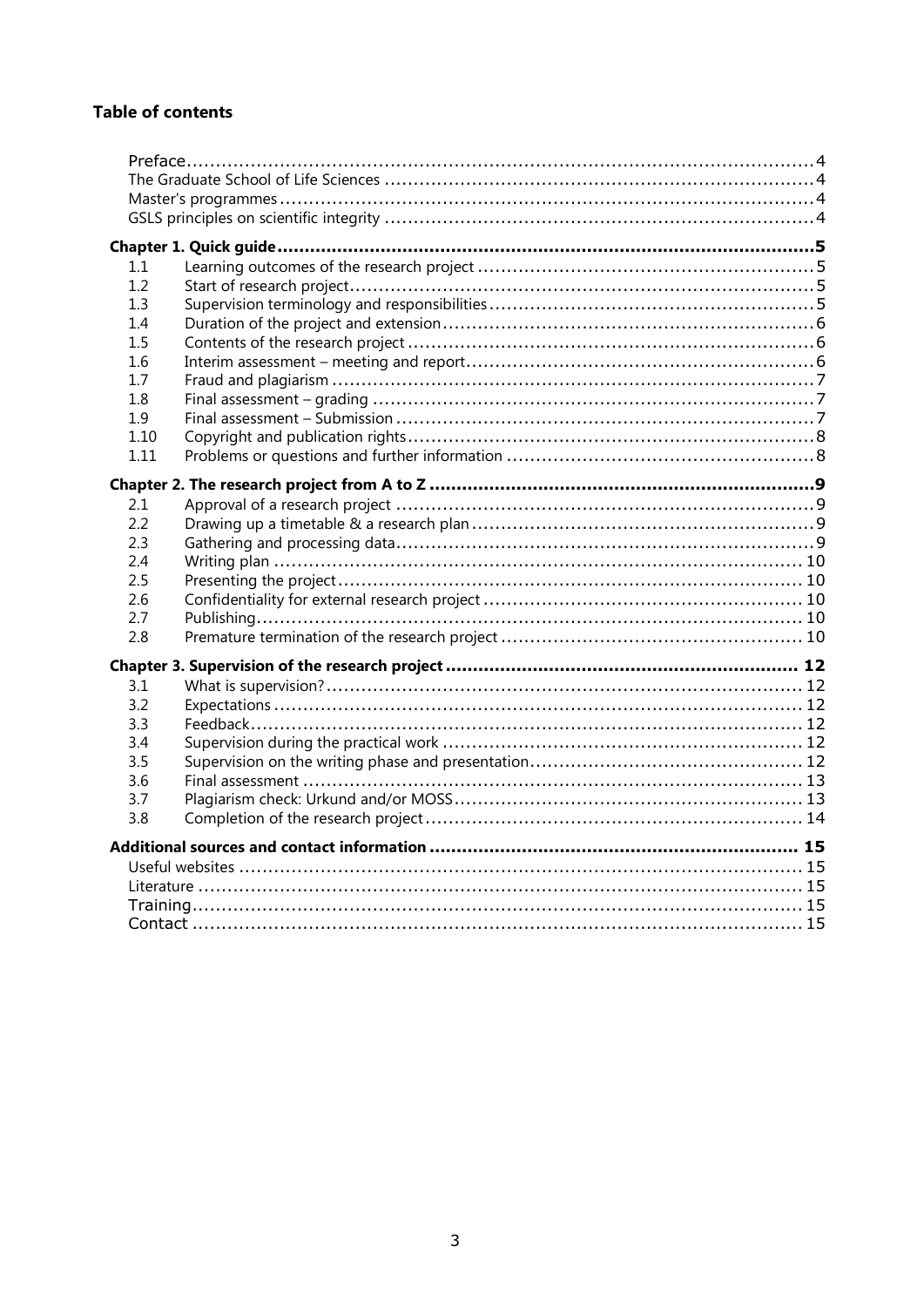#### <span id="page-3-0"></span>**Preface**

This guide is intended for staff members of the Graduate School of Life Sciences or external supervisors charged with the task of supervising students performing a Research Project as part of their Master's programme. A corresponding guide has been drawn up for students. The purpose of this guide is to provide a helping hand, and refer to other sources for additional information or support.

**Chapter 1. Quick guide** gives you an overview of the most important information you need to know in order to successfully supervise a student during their Research Project.

**Chapters 2 and 3** provide more extensive information for those that are interested.

Additionally, the [Teacher's Guide website](http://www.teacherguidelifesciences.nl/) is a useful tool created to provide support to teachers and supervisors. Here you can find a wealth of information on all of the topics mentioned in this guide as well as all forms and documents you may need.

The research projects of the GSLS Master's programmes are governed by a number of rules and guidelines recorded in the GSLS Education and Examination Regulations, the Rules and Regulations of the Board of Examiners and the Student's Charter. The latest version is available on the Teacher's [Guide.](https://teacherguidelifesciences.nl/documents)

#### <span id="page-3-1"></span>**The Graduate School of Life Sciences**

The Graduate School of Life Sciences (GSLS) at Utrecht University is a higher education institution that combines the expertise and educational facilities of the Faculty of **Science** –departments of Biology, Chemistry, and Pharmaceutical Sciences– are combined with the clinical research and education of the Faculties of **Medicine** (University Medical Centre Utrecht - UMC Utrecht) and **Veterinary Medicine**. The GSLS falls under the responsibility of the Deans of these three participating faculties. The Deans have appointed a **Board of Studies** for management of the GSLS.

The GSLS provides research training and education for Master's and PhD students, incorporating theory and practice at both levels and allowing overall quality control and consistency. All research Master's programmes at the GSLS are linked to renowned research institutes within Utrecht University.

#### <span id="page-3-2"></span>**Master's programmes**

The GSLS offers [17 Master's programmes](https://teacherguidelifesciences.nl/masters-programmes) that belong either to **Biosciences** (Faculty of Science) or to **Biomedical Sciences** (University Medical Centre Utrecht). The rules and regulations of the GSLS are the same for every student.

All GSLS Master's programmes follow a general structure [\(Teacher's Guide\)](https://teacherguidelifesciences.nl/masters-programmes#structure-of-the-masters-programmes) although the Master's programmes can slightly deviate from the general structure (check every programme [individually\)](https://teacherguidelifesciences.nl/masters-programmes). Common to all Master's programmes is the beginning with the Introduction Week (*Introducing Life*) [Sciences](https://studyguidelifesciences.nl/life-sciences-academy/part-introducing-life-sciences)) where they get all the information about the GSLS and their individual programme. Additionally, all Master's programmes have a research project and the minimum requirement of 7 months of practical research work mandatory to reach the end goals of the Master's, as well as a series of [scientific seminars](https://studyguidelifesciences.nl/seminars) that they should attend during the course of their programme.

#### <span id="page-3-3"></span>**GSLS principles on scientific integrity**

Plagiarism, falsification and fabrication are the top three actions of scientific misconduct. More information about what precisely these actions entail can be found in the [Education and Examination](https://teacherguidelifesciences.nl/documents)  [Regulations \(EER\).](https://teacherguidelifesciences.nl/documents) More information about the actions expected from the examiner and supervisor can be found on section 3.7 of this guide.

The GSLS follows the principles of [scientific integrity,](https://teacherguidelifesciences.nl/scientific-integrity) as described in the *European Code of* [Conduct for Research Integrity](https://allea.org/code-of-conduct/) (Pieter J.D. Drenth, 2010) and [The Netherlands Code of Conduct for](https://www.knaw.nl/shared/resources/actueel/bestanden/netherlands-code-of-conduct-for-research-integrity-2018-uk)  [Research Integrity](https://www.knaw.nl/shared/resources/actueel/bestanden/netherlands-code-of-conduct-for-research-integrity-2018-uk) (2018). Both Codes set out the principles that should be observed by each individual concerned, which are the following basic norms: honesty, reliability, objectivity, impartiality and independence, as well as open communication, duty of care, fairness and responsibility for future science generations. When a student conducts research during a research project, they enter the world of scientific research, with the responsibility of following the scientific code of conduct, based on the above principles of proper scientific behavior.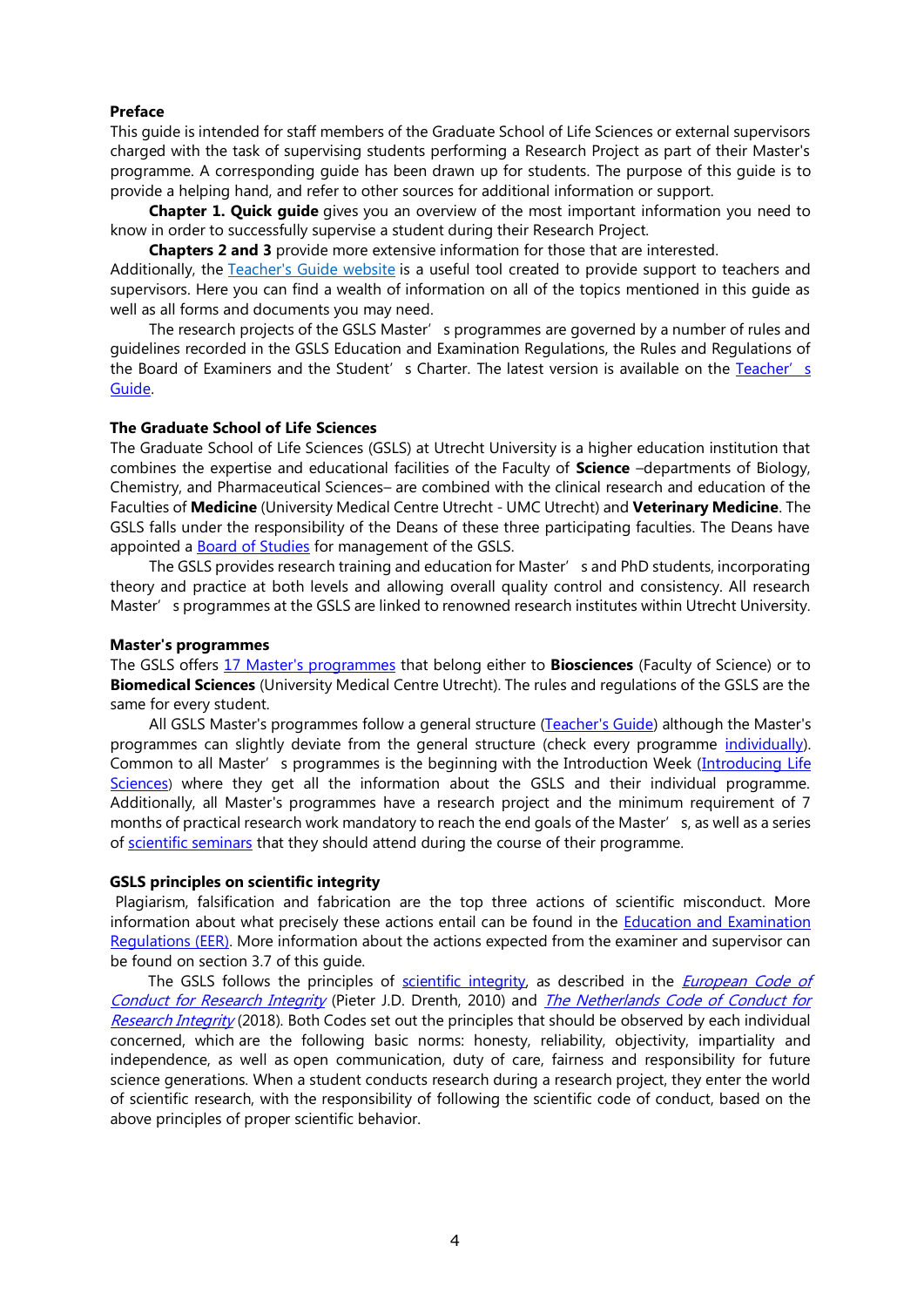# <span id="page-4-0"></span>**Chapter 1. Quick guide**

The main part of the training of Master's students within the Graduate School of Life Sciences (GSLS) at Utrecht University (UU) consists of one or, in some cases, two research projects. The Graduate School of Life Sciences maintains a high standard of education. With many research projects being supervised both inside and outside the UU and UMC Utrecht, the uniform assessment of these projects is a major challenge. Although the majority of the non-UU/UMCU projects are carried out at renowned and excellent research groups, each institute/country has its own standards when it comes to assessing student research projects. In order to ensure a uniform and high standard of education, including assessment, we hereby provide guidelines for supervision and assessment of the research projects performed by GSLS students.

# <span id="page-4-1"></span>**1.1 Learning outcomes of the research project**

After finishing their research project, students are capable of:

- Translating a Life Sciences problem into a relevant research question, suitable for research development or product design.
- Designing a suitable research plan to test the formulated research questions, according to methodological and scientific standards.
- Independently performing research, with the required accuracy. Graduates are able to handle, analyse, interpret and evaluate the empirically derived data in a correct manner.
- Discussing the outcomes of empirical research and linking them with scientific theories.
- Indicating the importance of research activities for solving a biomedical question or problem, if applicable from a social perspective.
- Critically reflecting on their own research work in Life Sciences, from a social perspective.
- Comprehensibly reporting research results orally and in writing, to specialised and non-specialised audiences in an international context.

# <span id="page-4-2"></span>**1.2 Start of research project**

Students can only start their research project after:

- They and their examiner/supervisor have received an email from the Research Project Coordinator, confirming the approval of the project by the Board of Examiners.
- When applicable, the student has arranged everything regarding visa issues, accommodation, insurance and financial support. If required, your help as examiner/supervisor is appreciated.

# <span id="page-4-3"></span>**1.3 Supervision terminology and responsibilities**

The Examiner:

- has final responsibility for the overall quality and academic level of the project, and the final assessment and grade of the research project.
- is affiliated to UU/UMCU as a full, associate (UHD) or assistant (UD) professor with a tenured (track) position. Professors on a UU/UMCU special chair (bijzonder hoogleraar), but in daily life affiliated to a non-UU/UMCU institute, can also act as examiner.
- cannot be a postdoc, PhD candidate nor a professor not affiliated to UU/UMCU.
- can only assess maximum two of the following components for the same student: (major/minor/profile) project, writing assignment and business internship.
- of a project inside UU/UMCU will grade the research skills, written report and final presentation and determines the final mark in close consultation with the daily supervisor and the second reviewer.
- of a project outside UU/UMCU will grade the written report and final presentation and determines the final mark in close consultation with the supervisor at the host institute. If you are in this position, we ask you to stay in touch with the student at least once every two months.

# The Daily Supervisor (for projects at UU/UMCU):

- is responsible for coaching the student during their project, offering a tailor-made approach to meet the project end goals.
- works at the institute where the project is carried out.
- does not grade the research skills, written report and presentation themselves, but will advise the examiner on the grades.
- must be sufficiently capable of supervising an MSc student. If the daily supervisor is still rather junior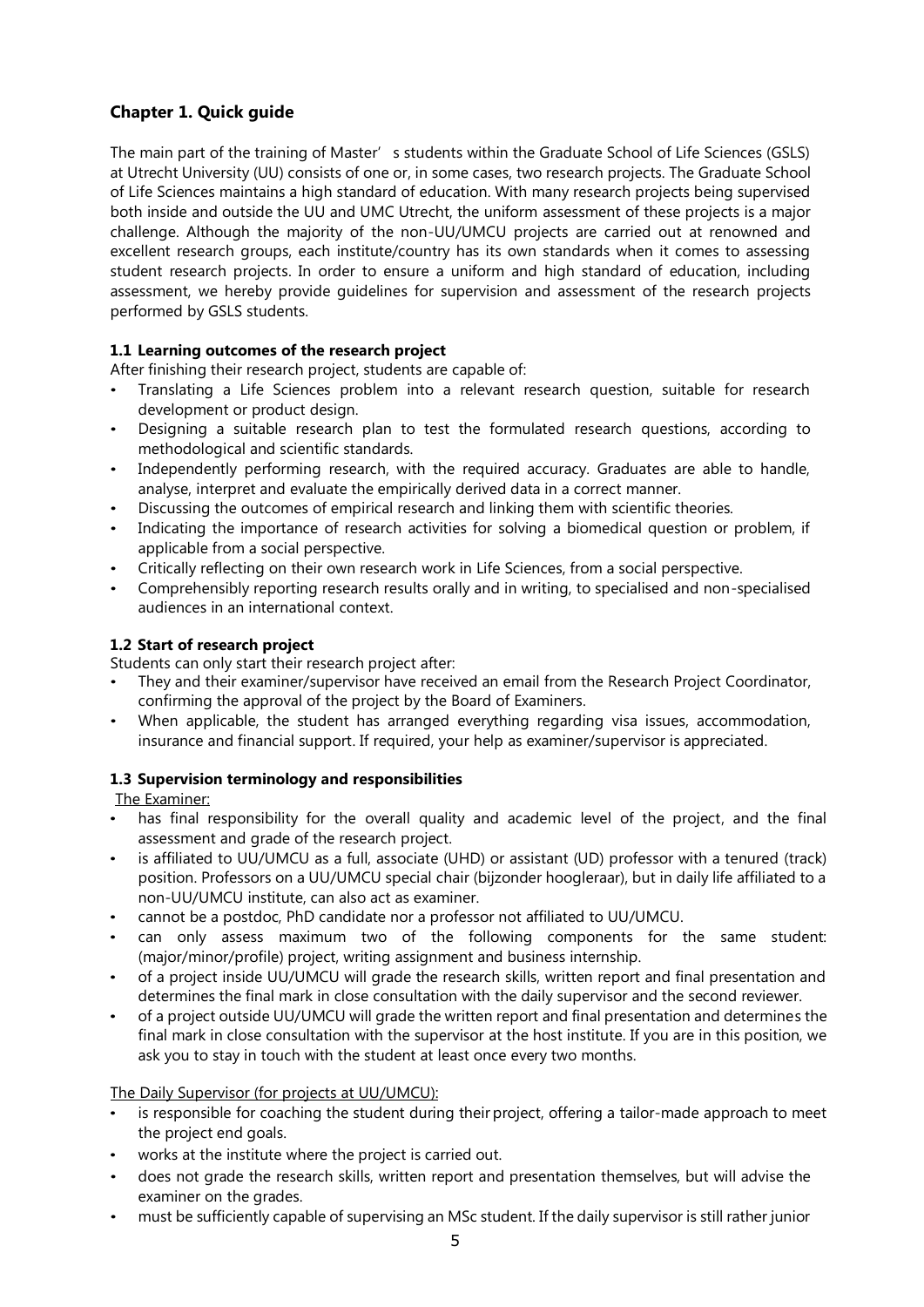(e.g., PhD candidate or postdoc), a senior scientist (e.g., their own supervisor) must provide support.

# The Supervisor Host Institute (for projects outside UU/UMCU):

- is responsible for the daily supervision of the MSc student during the project.
- works at the institute where the project is carried out.
- grades the research skills, written report and presentation.
- must be sufficiently capable of supervising a MSc student. If a the (daily) supervisor at the host institute is still rather junior (e.g., PhD candidate or postdoc), a senior scientist/staff member (e.g., their own supervisor) must provide support.

The Second Reviewer (only for projects at UU/UMCU\*):

- is a senior scientist (not a PhD candidate or postdoc) **not** directly involved in the research field of the project. Ideally, the second reviewer is a staff member from a different group than the examiner.
- evaluates the final report and final oral presentation (mandatory).

\*(for projects outside UU/UMCU both examiner and supervisor host institute grade the report and presentation, therefore a second reviewer is not required)

# <span id="page-5-0"></span>**1.4 Duration of the project and extension**

- The duration of the different projects can be found in the [Teacher's](https://teacherguidelifesciences.nl/supervising/research-project#length-of-project-and-delays) Guide. The total duration includes the time for writing the report and preparing the final presentation.
- During their project, students might spend time on courses, trainings or holidays that they will indicate in their application form. Including the additional activities, the project should finish within the maximal duration (table with maximal duration is available in the [Teacher's](https://teacherguidelifesciences.nl/supervising/research-project#length-of-project-and-delays) Guide).
- Some projects can be [extended with credits](https://studyguidelifesciences.nl/research-project/duration-extension-and-delay#extension-for-credits) from the elective component. The student should apply for this extension before the start of the project in the application form.
- For exceptional valid reasons, research projects can be extended beyond the maximal duration. The student can check the requirements and procedure in the [StudyGuide](https://studyguidelifesciences.nl/research-project/duration-extension-and-delay#postponing-end-date-exceeding-maximal-duration) and make a new plan together with supervisor and examiner.

# <span id="page-5-1"></span>**1.5 Contents of the research project**

- Every research project consists of several key stages: drawing up a timetable, reviewing literature, drawing up a research plan, carrying out experiments/collecting data, data analysis, writing the report and presenting orally.
- Group meetings and other research group activities are part of the research project.
- The final report should be written in English containing a summary specifically aimed at informing the general audience about the content of the project (laymen's summary:  $\sim$  500-word summary for an audience that understands Biology at high school level).
- The final presentation should take place at the research group of the UU/UMCU examiner (and, if applicable, also at the external institute).

(For more information about the content of the research projects please read chapter 4 of this document)

# <span id="page-5-2"></span>**1.6 Interim assessment – meeting and report**

The [Interim Assessment](https://studyguidelifesciences.nl/research-project/interim-assessment-feedback) meeting is a mandatory evaluation session that should take place two or three months after the start of the research project. During this meeting, the student receives feedback on their work, progress and performance. We strongly advise you to use the '[Rubric for Research Skills](https://rubric.gsls-uu.nl/rubrics/rubric-research-skills)' as a tool to discuss the strengths and points of improvement of the student. Please note: this interim assessment conversation is different from regular workdiscussions.

- For research projects at UU/UMCU: the meeting takes place with student and examiner (preferably also with the daily supervisor).
- For research projects outside UU/UMCU the meeting is between the supervisor host institute and the student. The examiner must be informed about the outcome of this meeting (e.g. by sending a copy of the report/rubric via e-mail).
- After the meeting, the student has to submit the highlighted rubric or write a short report  $(\frac{1}{2}$  A4) summarizing the meeting to the Master's Administration Office. If the project is registered via Osiris Case (Osiris Zaak in Dutch), the student must upload the mandatory interim assessment form in Osiris Case, after which the examiner will be automatically requested to approve the submitted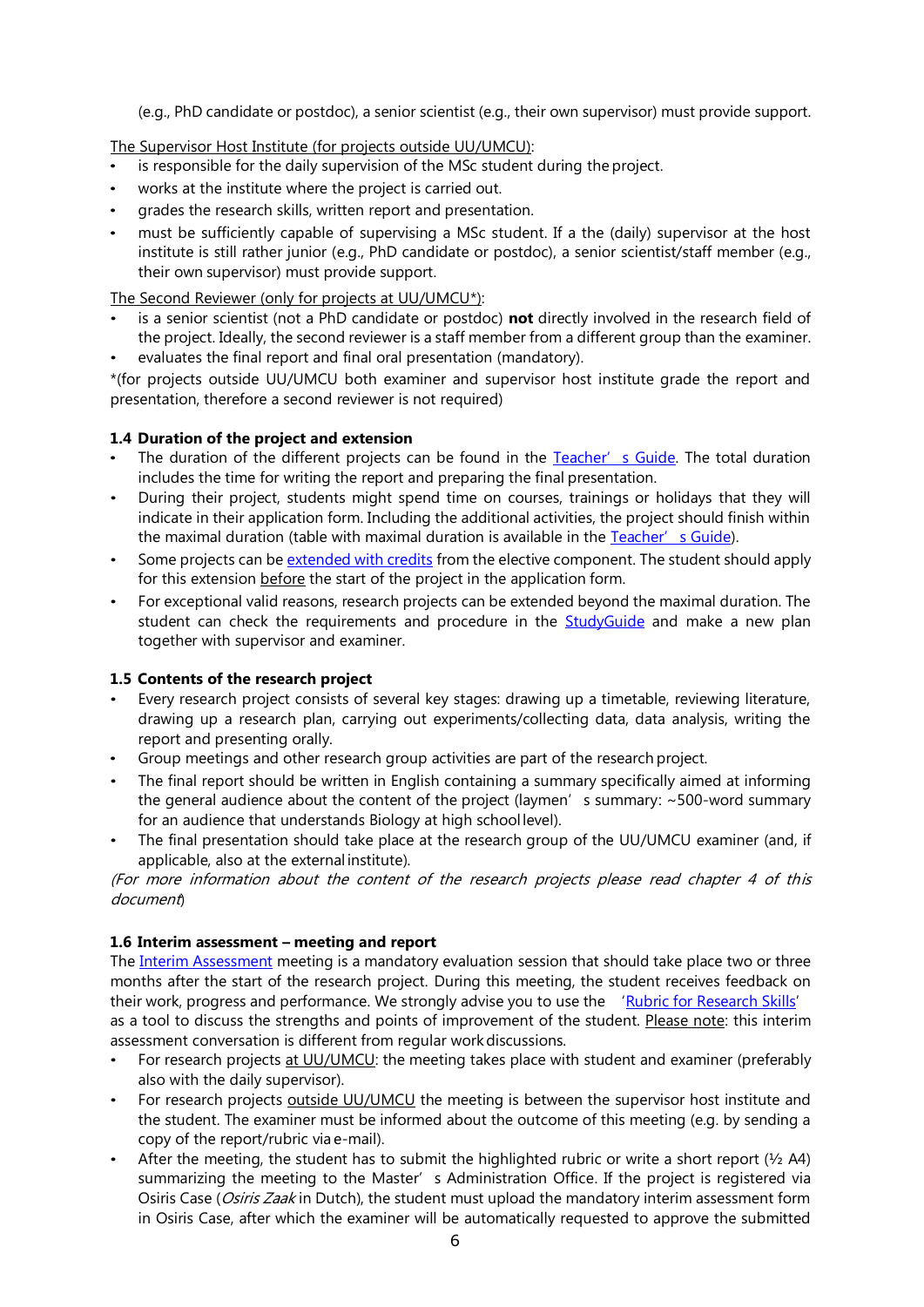document.

(For more information about the supervision of the research projects please read chapter 3 of this document)

# <span id="page-6-0"></span>**1.7 Fraud and plagiarism**

Fraud or plagiarism is absolutely not allowed. The examiner:

- has the responsibility to ensure that no fraud or plagiarism takes place. If you find or suspect that your student is committing fraud or plagiarizing during their research project, it must be reported to the Board of Examiners (BoE). You are invited to contact the BoE first for advice and more information can be found [here.](https://www.uu.nl/en/education/graduate-school-of-life-sciences/detect-and-deal-with-plagiarism-ephorus)
- should check the final research reports for plagiarism using the UU/UMCU supported plagiarism checker [Urkund](https://urkund.sites.uu.nl/en/) (see [Teacher's Guide](https://teacherguidelifesciences.nl/supervising/research-project#fraud-and-plagiarism-urkund)). If a student wrote computer codes as part of the research project, these should be checked separately with specialized software [\(MOSS](https://theory.stanford.edu/~aiken/moss/) is an option).
- should attach a letter to the assessment form in the cases that the reported percentage of plagiarism is >10% for reasons other than plagiarism, explaining the reasons.

# <span id="page-6-1"></span>**1.8 Final assessment – grading**

At the end of a research project, the student is expected to have met the [learning outcomes.](https://teacherguidelifesciences.nl/supervising/research-project#learning-objectives-and-rubrics) In order to assess whether the student has achieved these learning objectives we strongly advise you to use the rubrics for [research skills](https://rubric.gsls-uu.nl/rubrics/rubric-research-skills) (60% of final grade), [report](https://rubric.gsls-uu.nl/rubrics/rubric-research-report) (30%) and [presentation](https://rubric.gsls-uu.nl/rubrics/rubric-presentation) (10%). All three elements have to be awarded at least a 5.5 in order for the student to pass the final examination of the project. The student should be offered one chance for re-examination of each insufficient component. Student and examiner should discuss the deadlines and requirements for the re-examination and put it in writing.

For projects inside UU/UMCU, the assessment is performed by the examiner in close consultation with the daily supervisor and the second reviewer.

For projects outside UU/UMCU, the supervisor host institute grades all three components. The UU/UMCU examiner and supervisor host institute should contact each other in order to make sure that the assessment of all components is performed according to the guidelines of the GSLS.

- First, the supervisor host institute determines the grades according to the marking system (e.g., Anglo-American letter grading (F-A<sup>+</sup>)) of that country.
- Next, the supervisor host institute consults the UU/UMCU examiner. The examiner converts the grade according to the Dutch marking system. The conversion table is available [here.](https://studyguidelifesciences.nl/research-projects/business-internships/final-assessment#conversion-table-international-grades)

If the examiners and second reviewers or host supervisors' marks differ by 2 or more points, the examiner should notify the Board of Examiners.

In order to meet the *cum laude* [requirements](https://studyguidelifesciences.nl/graduation-and-career/cum-laude-criteria) a student should receive an 8.5 or higher for their research project(s).

#### <span id="page-6-2"></span>**1.9 Final assessment – Submission**

(In case of assessment in Osiris Case ('Zaak') please skip the first part and read the instructions below)

- After the end date of the project (student has presented the results and submitted the final version of the report), the examiner has 10 working days to submit the [final assessment form](https://teacherguidelifesciences.nl/supervising/research-project#final-assessment) to the Master' s Administration Office.
- To make sure there are no delays, make a clear planning with your student about the dates for handing in their final report/presentation.
- The procedure for submission of the final assessment is as follows:
	- o the student downloads the assessment form [\(StudyGuide\)](https://studyguidelifesciences.nl/documents);
	- o For projects inside UU/UMCU, the examiner performs the assessment in close consultation with the daily supervisor and the second reviewer.
	- o For projects inside UU/UMCU, the supervisor host institute grades the assignment first. The examiner contacts the supervisor host institute in order to make sure that the assessment of all components is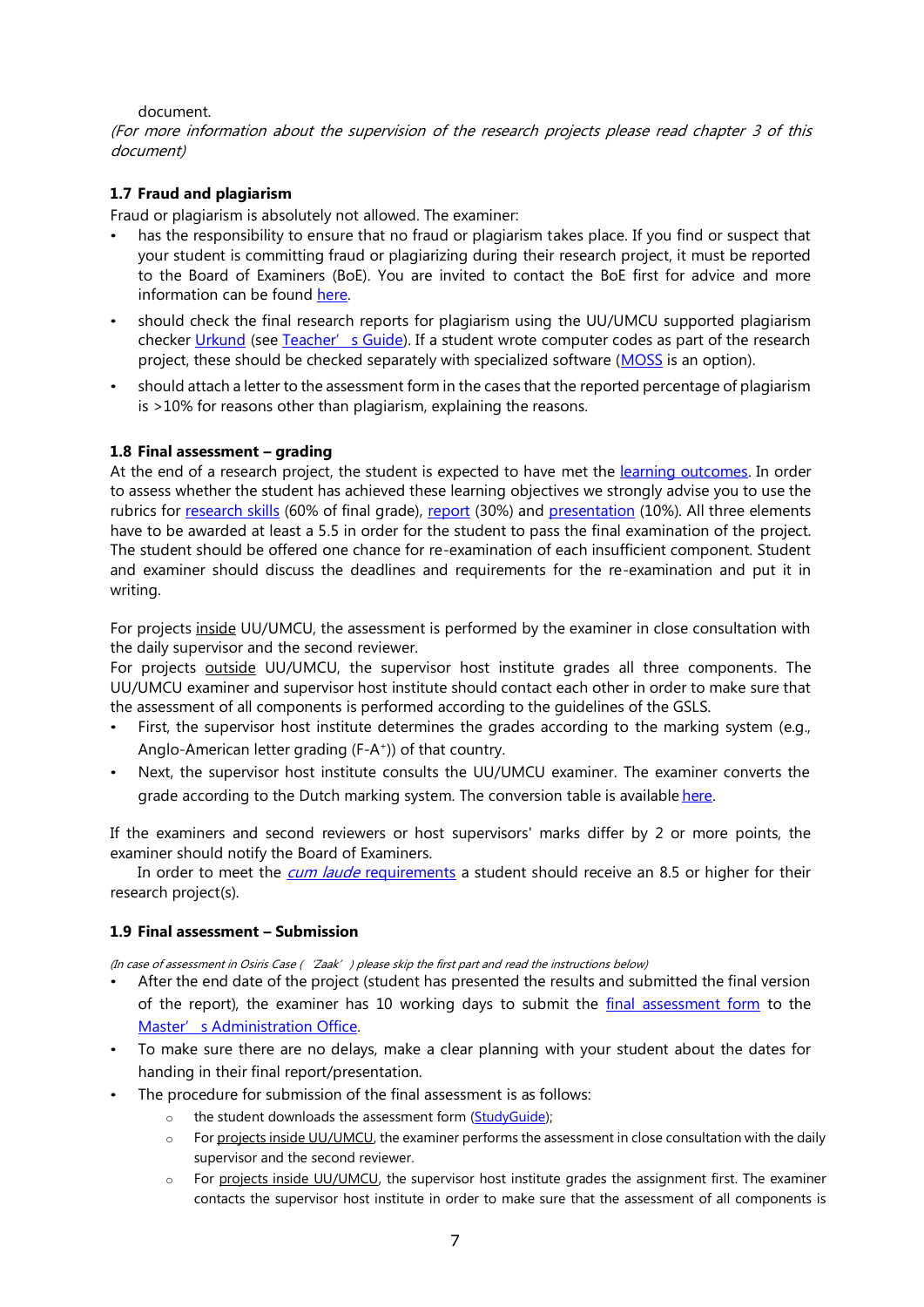performed according to the guidelines of the GSLS. Examiners fill in their own grade and sign the assessment form, after ensuring the grade of the second reviewer or supervisor host institute are correct.

- o The examiner sends the form to the Master's administration office, the Master's programme coordinator and the student including:
	- assessment form
	- written motivation for the final grade (e.g., all thre[e rubrics\)](https://teacherguidelifesciences.nl/supervising/research-project#learning-objectives-and-rubrics)
	- [plagiarism check](https://teacherguidelifesciences.nl/supervising/research-project#fraud-and-plagiarism-urkund) report (< 10%)
- $\circ$  The student sends a PDF of the report (including laymen's summary) to the Master's Administration Office.
- Once the Master's Administration Office receives both the assessment form from the examiner and the final report from the student, the grade is registered in Osiris.

#### Osiris Case (for students whose programmes participate in the pilot)

- If the project is registered i[n Osiris Case,](https://osiris.uu.nl/osiris_docent/faces/Start) the examiner must submit the assessment digitally in Osiris Case within 10 working days after the student has handed in their report and gave their oral presentation. The examiner will receive reminders regarding the end date of the project.
- The assessment procedure for a project that is registered via Osiris Case:
	- o For projects inside UU/UMCU, the examiner performs the assessment in close consultation with the daily supervisor and second reviewer.
	- o For projects outside UU/UMCU, the examiner contacts the supervisor host institute to be informed about their grading and to make sure that the assessment of all components is performed according to the guidelines of the GSLS. Examiners are responsible for submitting the grades from both the supervisor host institute and themselves in Osiris Case.
- The student will be requested to upload their report in Osiris Case after the examiner has submitted the assessment. After uploading the report, the Master's Administration Office will be notified to finalize the results.

#### <span id="page-7-0"></span>**1.10 Copyright and publication rights**

By signing the application form the student declares to transfer the copyright of all products (including the tangible and intellectual products) of the research project to the UU/UMCU or host institute. Depending on the magnitude of the scientific contribution, the student has the right to be a (co-)author of publications or to be otherwise acknowledged. Any questions in this regard should be addressed to the head of your research group.

#### <span id="page-7-1"></span>**1.11 Problems or questions and further information**

In case of any problems or questions, feel free to contact the [programme coordinator](https://studyguidelifesciences.nl/contact/programme-and-track-coordinators) first, and otherwise reach out to the [academic counsellor](https://studyguidelifesciences.nl/contact/academic-counsellors) or [research project coordinator.](https://studyguidelifesciences.nl/contact/research-project-coordinators) All official regulations of the GSLS are recorded in the Education and Examination Regulations, the Rules and Regulations and the Student's Charter, which can be found [here.](https://studyguidelifesciences.nl/documents)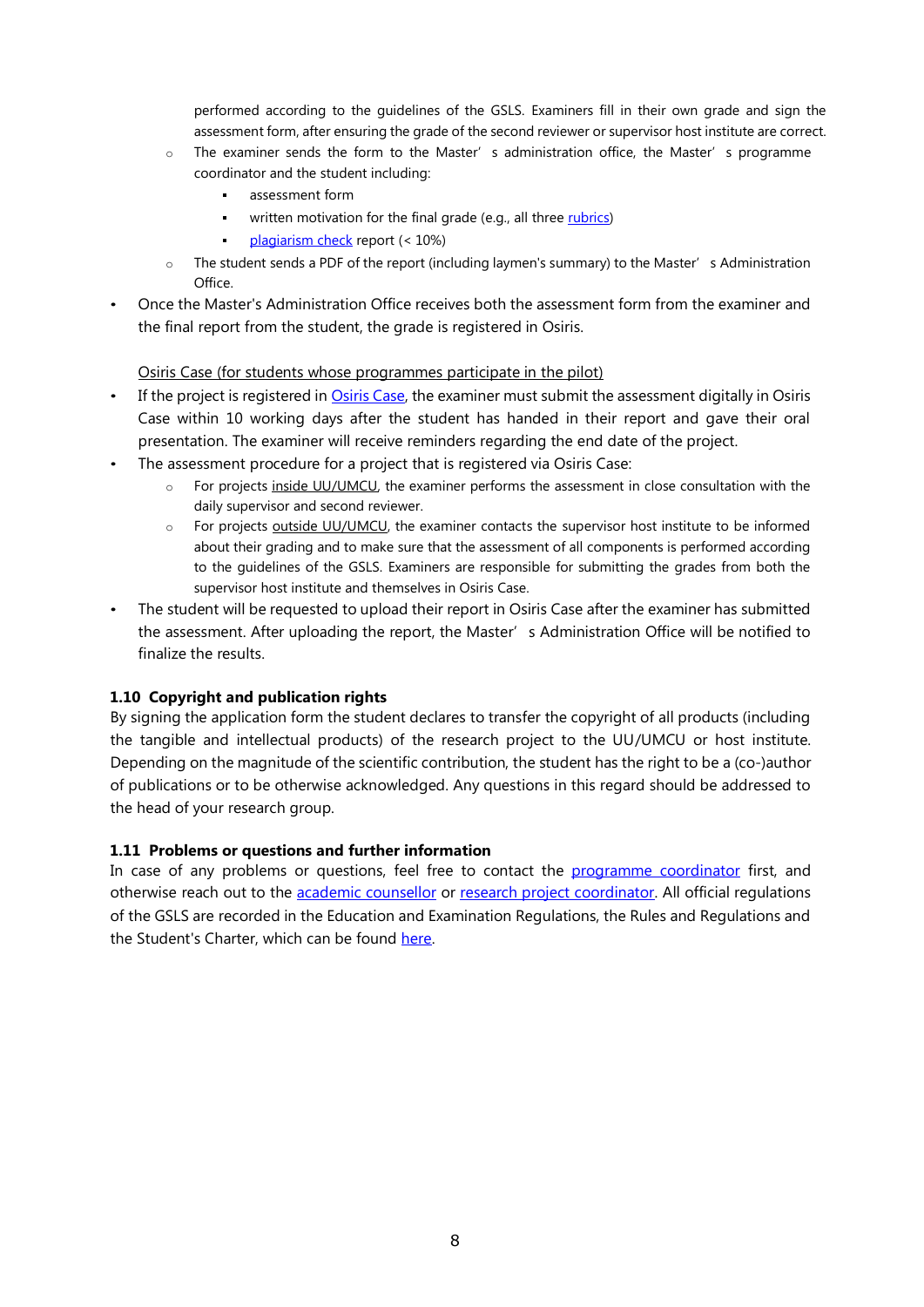# <span id="page-8-0"></span>**Chapter 2. The research project from A to Z**

#### <span id="page-8-1"></span>**2.1 Approval of a research project**

The quality and suitability of the project is assessed by the Board of Examiners before the start of the project. The process is the following:

- The student discusses the project with the supervisor and examiner
- The student fills in and signs the [application form](https://studyguidelifesciences.nl/documents) which includes:
	- o Agreements on the content of the project
	- o Start and end date (Note: The research project duration is planned for 40-hour working weeks; only in exceptional cases, research projects can be conducted part-time)
	- o Time off taken by student and supervisor (e.g., holidays, trainings, courses, etc.)
	- o Activities that the student will participate on within the research group
	- o Other details that can be found in the application form and should be discussed
- For external projects, the GSLS [internship contract](https://studyguidelifesciences.nl/documents) appears at the end of the application form. All students and supervisors are obliged to fill in the internship contract to align the responsibilities and agreements on the project and supervision before the start of the project
- The examiner and the programme coordinator sign the application form (and external supervisor, if applicable).
- The student submits the documents to the Master' s Administration Office (or via Osiris Zaak)
- The Board of Examiners assesses and approves the project
- Student, examiner, external/daily supervisor and programme coordinator receive an approval email.

Note: The student must hand in the application form at least one month (20 working days) before the starting date of the project. Students cannot start the project until they have received the formal approval of the Board of Examiners.

#### <span id="page-8-2"></span>**2.2 Drawing up a timetable & a research plan**

The timetable of a project specifies the timing for conducting the different project components. Having a clear timetable from the beginning of the project helps students concluding their projects successfully and avoiding delay. The student should draw the timetable during the first week of the project and keep updating and adjusting the plan along the project. Student and supervisor should discuss as often as necessary the timetable progression and occasionally identify targets that are not met to find solutions. Keep in mind that every project has an end date and a [maximal duration.](https://teacherguidelifesciences.nl/supervising/research-project#length-of-project-and-delays) Writing the final report and preparing the final presentation are essential components of the project and should fall under the maximal duration. The supervisor should try to prevent the student from exceeding the maximal duration, while achieving the learning objectives. Acquiring more data for the project is not a valid reason to request an extension.

The research plan can be drawn in parallel with the timetable. In order to do so, the student conducts a literature review and defines the actual research topic of the project and the research hypothesis. For the student to learn to think independently, the research plan should be designed by the student and only afterwards discussed with the supervisor/examiner. During the discussion, the student should receive clear feedback and make adjustments based on feasibility. Investing sufficient time on the research plan will help the student move forward in the project in a confident way. The supervisor can also encourage the student to present the project plan to the group/department for additional feedback.

# <span id="page-8-3"></span>**2.3 Gathering and processing data**

The student can start the practical work once the research plan is ready. Depending on the nature of the project, the data collection will vary (e.g., laboratory/field-based experiments, computational models, database analysis, etc.). The student should keep a lab journal and save and organize all the gathered data. This is an important habit for the student as a researcher and it allows the supervisor to monitor the accuracy and progression of the student.

The student should have sufficient guidance at the start of the project and the involvement of the supervisor in the practical work should decrease over time. The supervisor should stimulate the student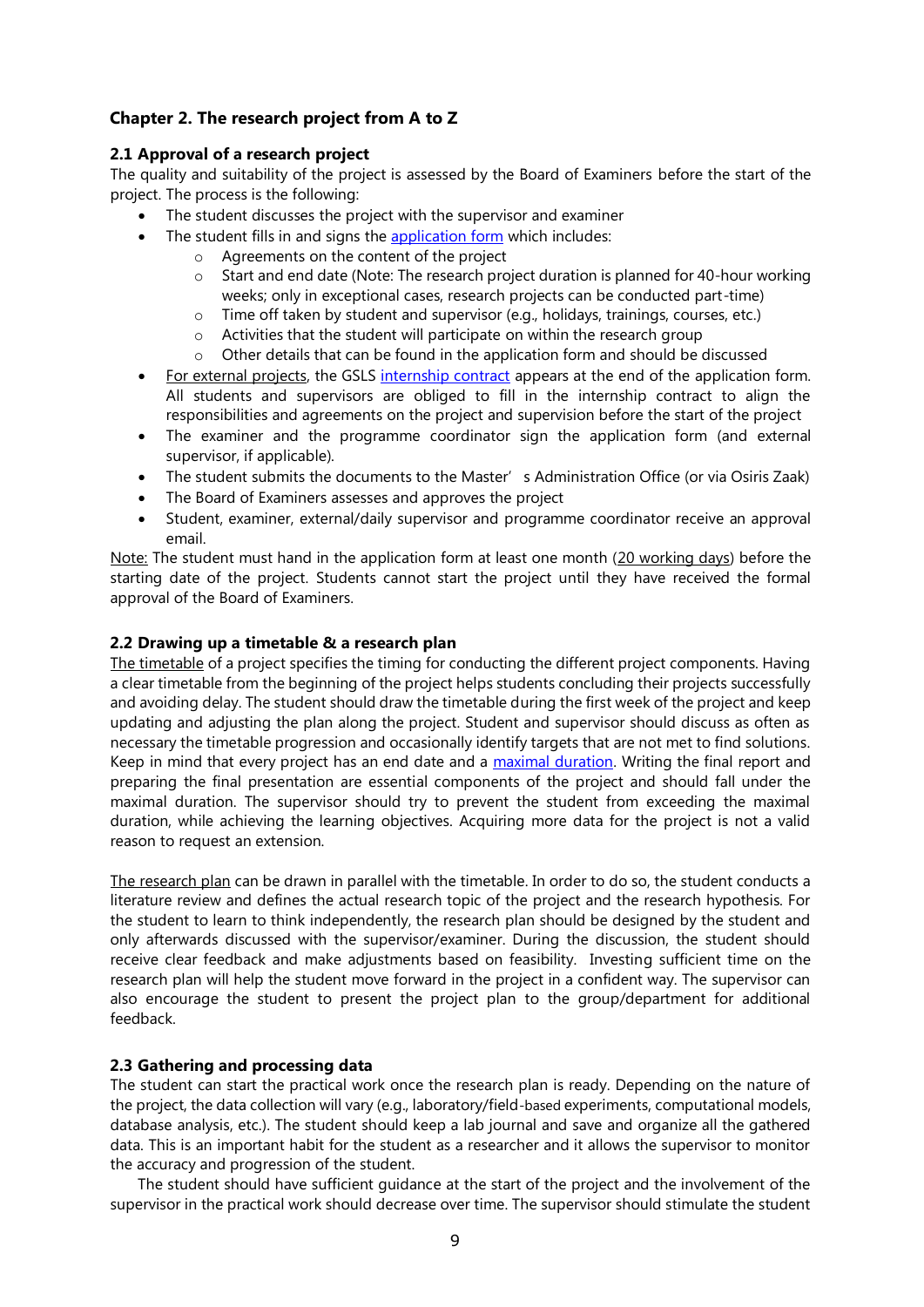to ask for help and discuss new results, ideas and experimental planning.

# <span id="page-9-0"></span>**2.4 Writing plan**

The final report is an important outcome of the research project. The student needs to select, organize, interpret and put into context the data collected. The first steps include deciding on the scientific format of the report (e.g., scientific article, report, etc.) and preparing an outline. The supervisor can provide with a set of deadlines and feedback moments to give structure to the writing process and avoid possible delay. The final report is written in English.

The laymen's summary is aimed at informing the general audience and fulfills the learning goal of comprehensively report to people outside the field. This summary should meet the requirements:

- Approximately 500 words long
- Understandable for people with high school Biology knowledge (VWO-level)
- In English or Dutch (if the supervisor speaks Dutch)

# <span id="page-9-1"></span>**2.5 Presenting the project**

At the end of the research project, the student gives a final presentation to the research group (in English). If the project takes place outside UU/UMCU, the student will give present both at the host institute and at the research group of the UU/UMCU examiner. Ideally the student finishes the report before the final presentation. The supervisor should provide feedback on the presentation beforehand (e.g., clarity of the slideshow, order of the story, accuracy of the conclusions, etc.)

# <span id="page-9-2"></span>**2.6 Confidentiality for external research project**

The host organization may require the student to apply confidentiality during and/or after the research project. In that case the following applies:

- The UU/UMCU examiner should be allowed to have access to the report of the student at all times.
- The Board of Examiners should be allowed to have access to the report upon request.
- The student should be able to give their final presentation at the research group of the examiner.

In case of confidentiality, however, the student does not have to provide a copy of the report to the Master's Administration Office but just one page including the following:

- o Title of the project
- o Student name, number and Master's programme
- o Name, email address and affiliation of the examiner and supervisor host institute
- o Short summary of the project and remarks regarding confidentiality.
- o Signature of the UU/UMCU examiner

Also, in case of confidentiality the final report should be checked for plagiarism. Check the Teachers' [Guide](https://teacherguidelifesciences.nl/supervising/research-project#fraud-and-plagiarism-urkund) for the option to upload under embargo.

# <span id="page-9-3"></span>**2.7 Publishing**

The final report can be written as a scientific article. However, writing a scientific article and preparing it for submission to a scientific journal is a difficult skill to master. This can have a negative influence in the final assessment. The supervisor should make sure that the student finishes the project on time and the assessment is completed before the start preparing the article for publication.

Please note that the product a student will hand in to the school should be an **individual** product. That means it cannot be edited for publication by you or other co-authors. Of course, feedback can be given. If you / your group decide to publish the part of research, you can rewrite the report after the student has handed in their individual report.

# <span id="page-9-4"></span>**2.8 Premature termination of the research project**

No credits will be allocated to prematurely terminated research projects. Termination by the student: This could be due to a variety of reasons (e.g., the research project has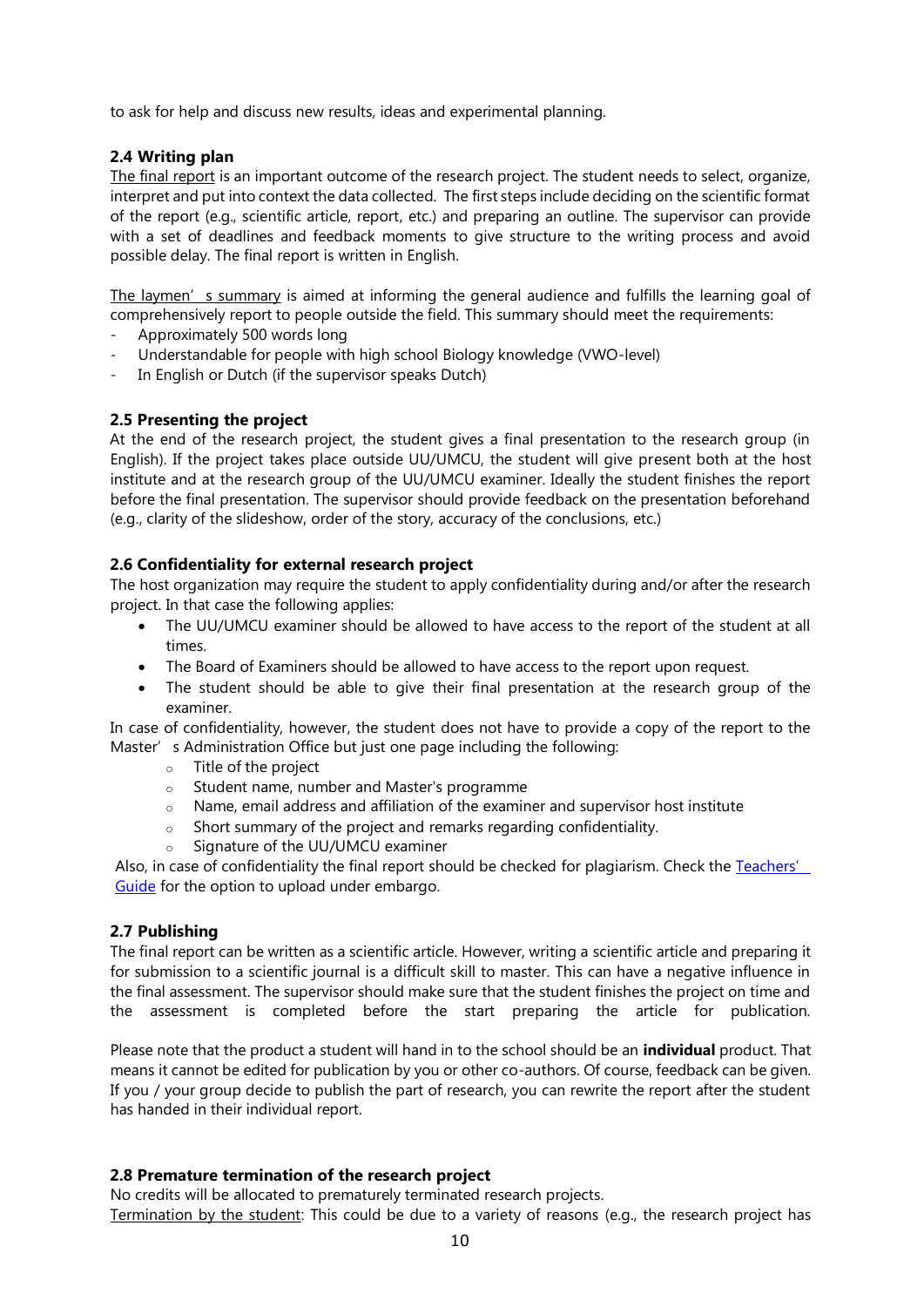failed to meet expectations, the student is experiencing personal problems that interfere with continuation of the research project, etc.). Before deciding to terminate the project prematurely the student is advised to contact the **academic counsellor**. The student must notify the supervisor/examiner as soon as possible on the decision to terminate the research project and inform the programme coordinator as well. An insufficient grade will be registered by the Master's Administration Office after confirmation by the examiner.

Termination by the examiner. This may be the consequence if the student fails to honor the agreements or to remain in contact with the supervisor/examiner, without giving substantiated reasons. Please, visit the [Teacher's Guide](https://teacherguidelifesciences.nl/supervising/research-project#problems-disputes-premature-termination-of-project) about this matter. The following guidelines should be used:

- The student has failed to honor the agreements laid down in the application form (and the internship contract, if applicable) and has been reprimanded clearly on several occasions by the supervisor.
- The student has been granted at least two opportunities to redeem themselves by continuing the research project in the agreed manner. The student must have been notified in writing.
- The supervisor has stipulated a clear deadline in the second communication, warning the student that the research project will be terminated in the event of continued non-compliance. The student will be notified in writing if the research project is deemed to have been terminated.
- The supervisor has sent copies of this correspondence to the programme coordinator and [Research Project Coordinator.](https://teacherguidelifesciences.nl/contact-category/research-project-coordinators)

An insufficient grade will be registered by the Master's Administration Office after confirmation by both student and examiner. The student is entitled to submit an appeal against this decision to the Board of Examiners.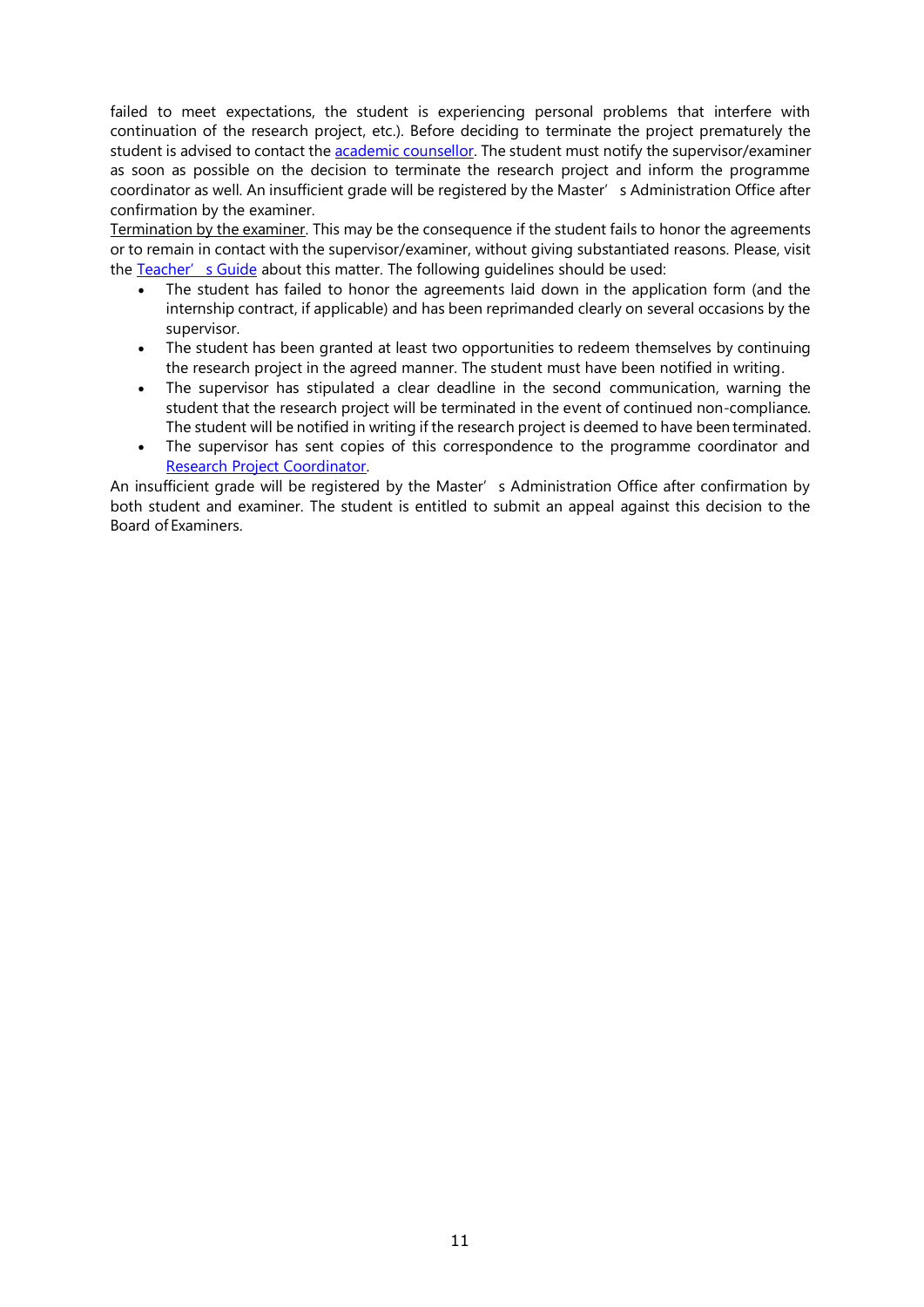# <span id="page-11-0"></span>**Chapter 3. Supervision of the research project**

#### <span id="page-11-1"></span>**3.1 What is supervision?**

There is more to supervising a student than giving a first instruction, keeping an eye on how things are going and grading their final product. As a supervisor you are also overseeing students' learning process, preparing them student for their future careers and mentoring them. This includes giving constructive feedback during the project and the writing phase.

### <span id="page-11-2"></span>**3.2 Expectations**

Before the start of the project, it is important to discuss the expectations, learning outcomes and the matching assessment criteria. During the project, evaluation meetings should take place in which the supervisor and student discuss the learning process of the student. These evaluation meetings preferably take place every 2 months and at least once 2 or 3 months after the start of the research project [\(interim assessment meeting\)](https://studyguidelifesciences.nl/research-project/interim-assessment-feedback). Apart from discussing expectations, strengths and points for improvement, student and supervisor could discuss future career perspectives. The student can also provide feedback on the supervision and the feedback received.

#### <span id="page-11-3"></span>**3.3 Feedback**

Constructive feedback is an important part of a successful learning process. In many evaluations, students indicate that they would like more feedback. Students also express the need for well-motivated feedback and criticism in order to learn. That is why th[e Interim Assessment](https://studyguidelifesciences.nl/research-project/interim-assessment-feedback) meeting is now mandatory for all research projects.

Giving constructive feedback is not an easy skill to master. It is not only about what the student is doing well or wrong. More importantly, it is about explaining why something is right or wrong, and providing useful advice on how to improve. Supervisors should adjust the way they give feedback depending on the student to avoid them to take such feedback personally. Assure students that the feedback is always meant to help them in the learning process. Constructive feedback focuses on both performance and progress.

Here are five steps for giving constructive feedback:

- 1. State the purpose of your feedback. State what you will be talking about and why it is important.
- 2. Describe what you have observed and your reaction.
- 3. Give the individual an opportunity to respond.
- 4. Offer specific suggestions or solutions.
- 5. Summarize everything discussed.

#### <span id="page-11-4"></span>**3.4 Supervision during the practical work**

During the practical work, the supervisor is responsible for safeguarding the progress, stimulating the student, offering help and fostering the student's research skills. This requires the supervisor to show active and genuine interest. The supervisor is responsible for creating a safe environment that allows the student to ask questions and make mistakes, and should encourage the student in the difficult moments. When needed, the supervisor should offer additional guidance to help the student back on track and appreciate their contribution to the (larger) research project.

#### <span id="page-11-5"></span>**3.5 Supervision on the writing phase and presentation**

During the last part of the project, the supervisor should focus on providing feedback on writing and presenting.

Regarding writing the report, it is important to understand that most of the students do not yet have the necessary experience to write reports relating to extensive project and this is their moment to acquire them. Together, supervisor and student should make agreements on the number of drafts to be submitted for feedback and the deadlines. The drafts can be into a number of rounds (from the outline to the final report) and the supervisor should provide feedback in all rounds.

For the final presentation to the research group, the student is advised to practice beforehand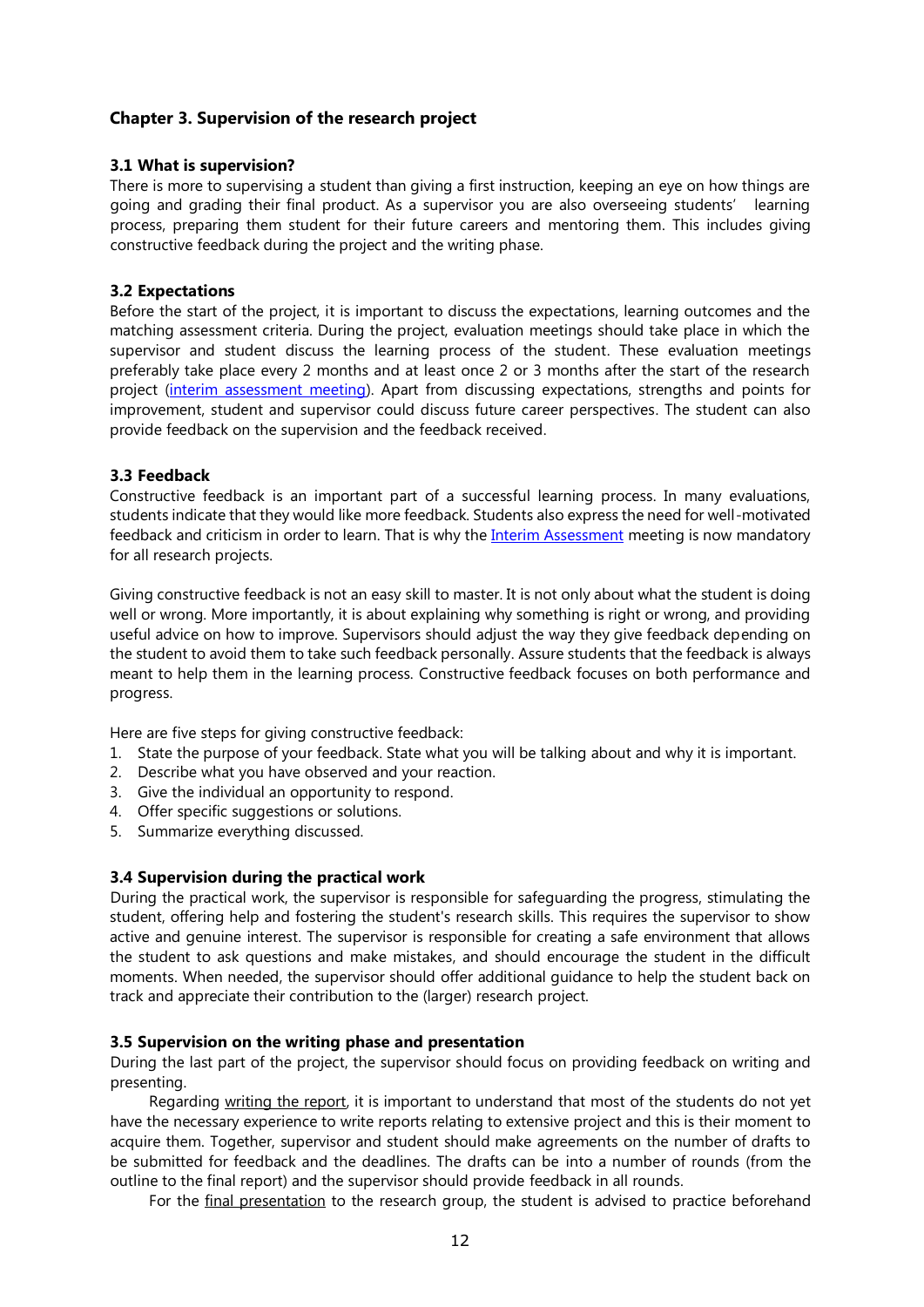with the supervisor and receive feedback before the final presentation will take place. The feedback on the presentation (e.g., clarity of the slideshow, order of the story, talking pace, etc.) is part of the learning process of the student.

#### <span id="page-12-0"></span>**3.6 Final assessment**

The examiner must complete the assessment form within 10 working days after the student has handed in the final report and has given an oral presentation. The form can be sent to the [administration office](https://studyguidelifesciences.nl/contact/administration-offices) and should be accompanied by the Urkund summary and the rubrics that were used to motivate the grade.

When assessing the research project, both examiner and supervisor should keep in mind that above all, it is supposed to be a **learning experience for students**. Our aim is that students learn and obtainskills while doing (experiential learning). Therefore, our advice is to take into account both the students'

'end product' as well as the overall learning process, such as the students' speed of learning, the ability to absorb new information and their work attitude. In order make the assessment as objective as possible and to check if the student has achieved learning goals we strongly advise you to use the rubrics for [research skills](https://rubric.gsls-uu.nl/rubrics/rubric-research-skills) (60% of final grade), [report](https://rubric.gsls-uu.nl/rubrics/rubric-research-report) (30%) and [presentation](https://rubric.gsls-uu.nl/rubrics/rubric-presentation) (10%). All three elements have to be awarded at least a 5,5 in order for the student to pass the final examination of the project. The student should be offered one chance for re-examination of each insufficient component. Student and examiner should discuss the deadlines and requirements for the re-examination and put it in writing. Nevertheless, if a student is performing insufficiently, the supervisor should indicate this to the student prior to the end of the project and as soon as possible. (Check section 1.11 and 2.8). If you need help with issuing an insufficient grade, you can contact the [Board of Examiners](https://studyguidelifesciences.nl/organization/board-of-examiners), the student's [programme coordinator](https://studyguidelifesciences.nl/contact/programme-and-track-coordinators) or the [research project coordinator](https://studyguidelifesciences.nl/contact/research-project-coordinators) for advice.

For projects inside UU/UMCU, the assessment is performed by the examiner in close consultation with the daily supervisor and the second reviewer.

For projects outside UU/UMCU, the supervisor host institute grades all three components. The UU/UMCU examiner and supervisor host institute should contact each other in order to make sure that the assessment of all components is performed according to the guidelines of the GSLS. The UU/UMCU examiner remains responsible for issuing the final grades.

- First, the supervisor host institute determines the grades according to the marking system (e.g., Anglo-American letter grading (F-A<sup>+</sup>)) of that country.
- Next, the supervisor host institute consults the UU/UMCU examiner. The examiner converts the grade according to the Dutch marking system. The conversion table is available [here.](https://studyguidelifesciences.nl/research-projects/business-internships/final-assessment#conversion-table-international-grades)

If the examiners and second reviewers or host supervisors' marks differ by 2 or more points, the examiner should notify the [Board of Examiners.](https://studyguidelifesciences.nl/organization/board-of-examiners)

If advice is needed on grading (for example when there is doubt or something is unclear), the [Assessment Support Panel](https://studyguidelifesciences.nl/organization/assessment-panel) is available to answer such questions. They can be reached by emailing [asp@umcutrecht.nl.](mailto:asp@umcutrecht.nl)

In order to meet the *cum laude* [requirements](https://studyguidelifesciences.nl/graduation-and-career/cum-laude-criteria) a student should receive an 8.5 or higher for their research project(s).

#### <span id="page-12-1"></span>**3.7 Plagiarism check: Urkund and/or MOSS**

Utrecht University takes fraud and plagiarism very seriously and the examiner is responsible for ensuring that none of these issues take place. The plagiarism-detection software supported by Utrecht University is Urkund. As a general rule, all written products from Utrecht University (essays, reports and writing assignments) have to be checked for plagiarism by using this software. It indicates to what extent plagiarism is committed, and which source is used. Check the [teacherguide](https://teacherguidelifesciences.nl/supervising/writing-assignment#fraud-and-plagiarism-urkund) and the [UU website](https://urkund.sites.uu.nl/en/docenten-standalone-gebruik/) for more information on how to use Urkund.

If a student wrote computer codes as part of the research project, these should be separately checked for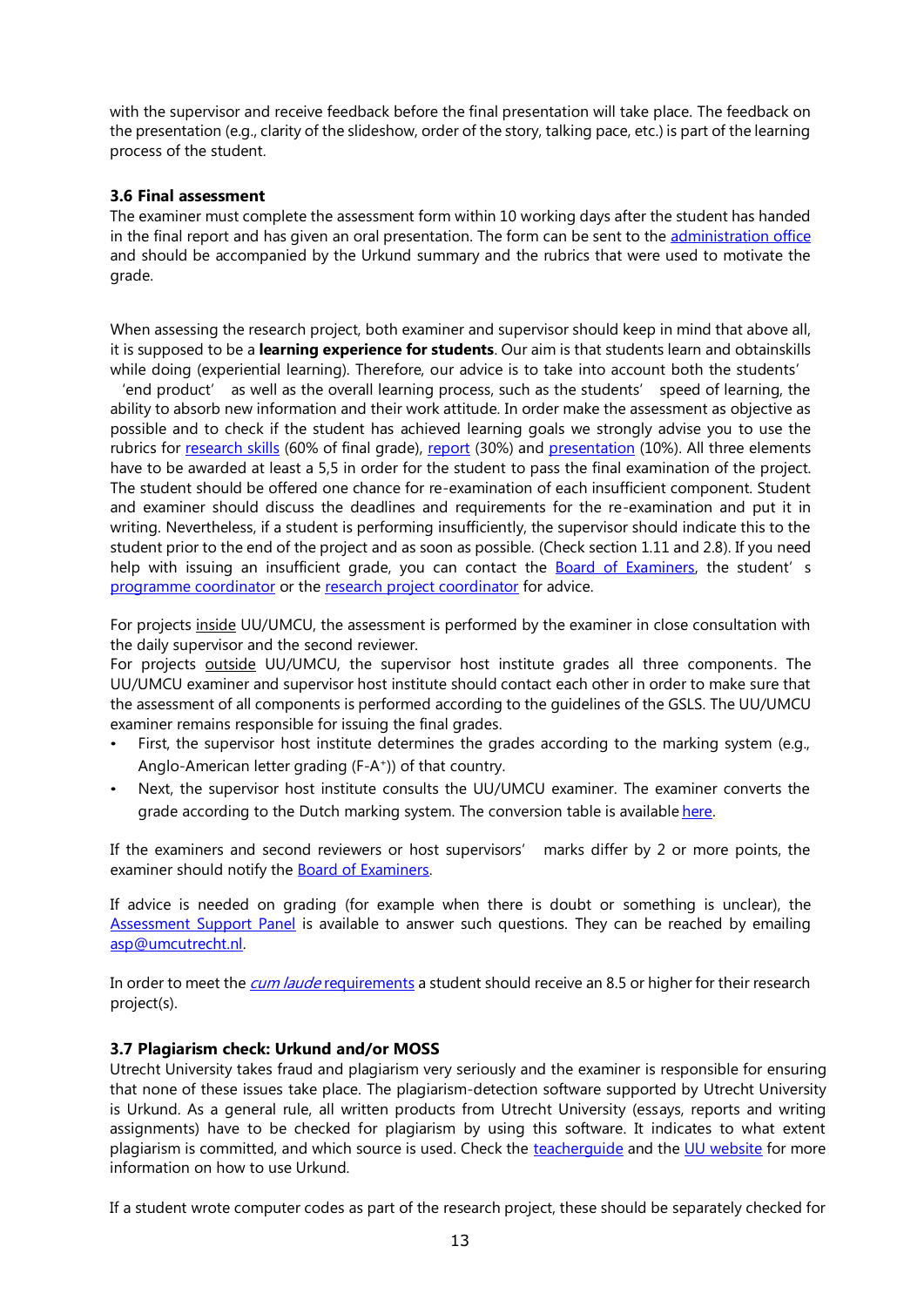plagiarism with specialized software. [MOSS](https://theory.stanford.edu/~aiken/moss/) is free and available for teachers/examiners to use.

Any act of fraud of plagiarism should be reported to the Board of Examiners. Students committing fraud or plagiarism will be punished by the sanctions described in the [Education and Examination Regulations,](https://teacherguidelifesciences.nl/supervising/research-project#fraud-and-plagiarism-urkund)  varying from invalidation of a paper and a record in OSIRIS to permanent termination of registration to the programme. Furthermore, no cum laude classification can be obtained. Please do not hesitate to contact the **Board of Examiners** first for informal discussion on the case before taking the formal steps.

#### <span id="page-13-0"></span>**3.8 Completion of the research project**

In order to complete the research project and register the grade in Osiris, the student and the examiner need to follow these instructions:

- The student sends the final report to examiner, second reviewer (or supervisor host institute, if the project is external), and programme coordinator.
- Student and supervisor check together if there are any restrictions on publication (embargo). If there are, the supervisor/examiner should upload the final report themselves in Urkund so that it can be done under embargo (check guidelines in [Teachers' Guide](https://teacherguidelifesciences.nl/supervising/research-project#fraud-and-plagiarism-urkund)).
- The student emails the research project report in pdf format to the master's administration office. If the assignment has to remain confidential, follow these quidelines.
- The student downloads the assessment form from the [StudyGuide](https://studyguidelifesciences.nl/documents) (open with Adobe Reader) and fills in the project information.
- The examiner completes the grading together with the external supervisor or second reviewer (see 3.6)
- The examiner sends the following documents to the Master's Administration Office and the student:
	- the form with all signatures
	- the written motivation for the final grade (e.g., rubrics)
	- the summary of (Urkund) plagiarism check (< 10%).